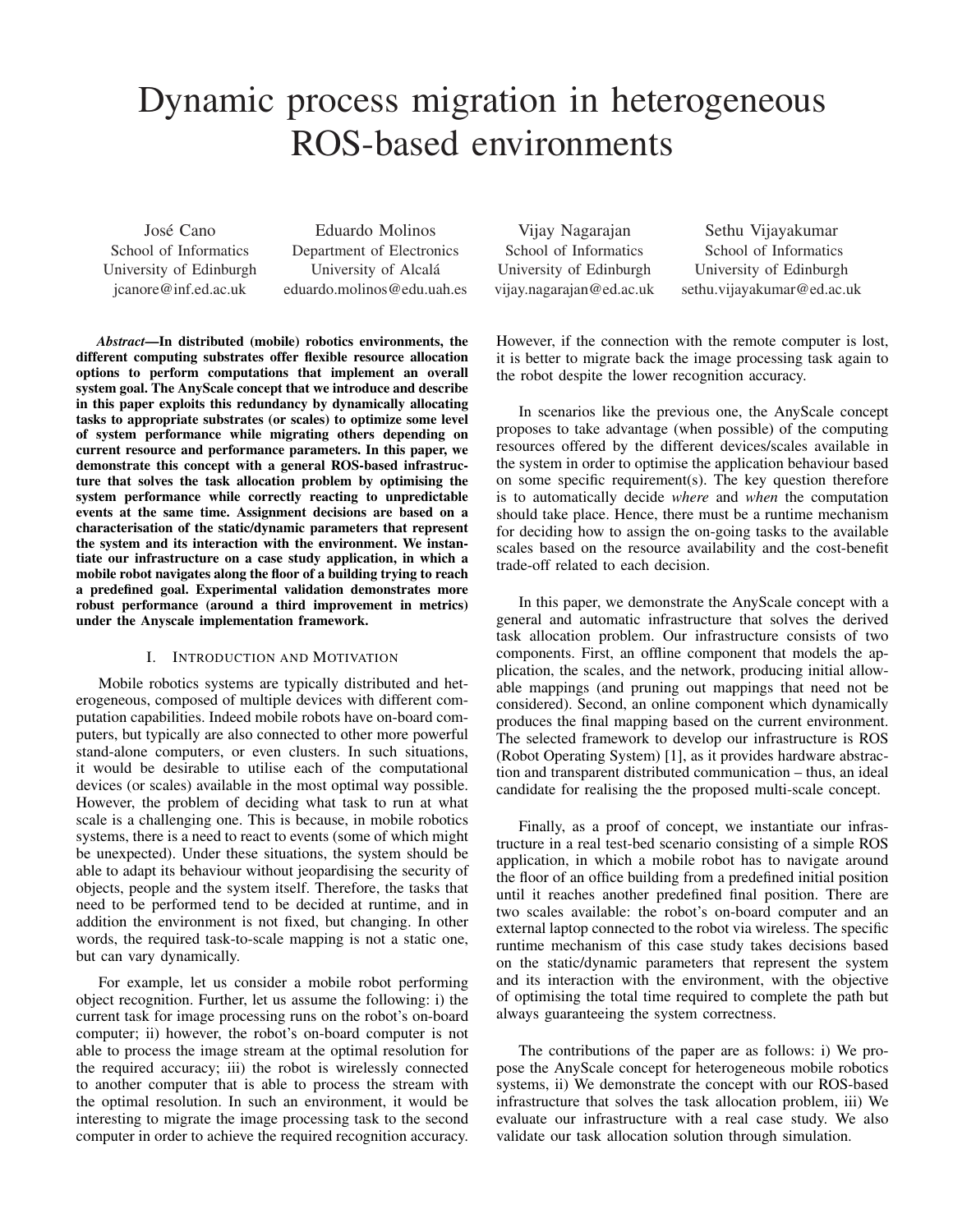#### II. RELATED WORK

Since our approach is based on dynamic task allocation/scheduling, in this section we review previous works addressing this problem for both multi-robot and general distributed systems, highlighting the differences found.

Beginning with multi-robot task allocation (MRTA), in [2] a taxonomy that categorises types of problems based on robot type, task type, and allocation type is presented. [3] is an extension of the previous taxonomy that adds the degree of interdependence of agent-task utilities. [4] also extends the first taxonomy assessing the problems under three criteria: task model, solution model, and magnitudes used in the algorithm's cost function. The three classifications are generic enough to be applied to systems including robotics and non-robotics agents. Combining them, our system will fit: multi-task robots (MT), single-robot tasks (SR), instantaneous assignment (IA), Crossschedule Dependencies (XD), and heterogeneous. However, even combining the three taxonomies there are aspects not covered or not clearly discussed, although addressed in our system. For example, it is unclear how the system behaviour in dynamic environments is modelled. Moreover, there are types of constraints not considered, such as connection deadlines, mobility interferences, network coverage, etc.

Lerman et al. [5] propose a dynamic task assignment mechanism based on using local observations of the environment. The proposal is well modelled mathematically but it does not account for system heterogeneity. In [6], a methodology for task allocation in heterogeneous systems is presented. The allocation algorithm is based on the turnaround time taskrobot. However, it does not take into account the resource availability in the robots. Luo et al. [7] [8] address task assignment subject to restrictions such as task deadlines and robots' resource budget. In the first case, tasks are independent and have identical duration, which solves a subset of our problem. In the second case, the budget is related only to energy, which does not represent all the robot's capacities. In addition, both solutions assume perfect connections between robots. Finally, [9] proposes two distributed market-based algorithms where N tasks must be assigned to N identical robots, and where each robot can perform only one task. Again, this solution partially covers our approach.

Regarding distributed systems, Macarthur et al. [10] introduce a distributed algorithm for multi-agent task allocation problems. The dynamic environment only assumes a variable set of tasks and agents over time, but does not consider the variable resource availability given a fixed number of task/agents or that restrictions between tasks can also change over time. Page et al. [11] developed a task scheduler for dynamic heterogeneous systems based on a multi-heuristic genetic algorithm. The weak points are that tasks are independent and the scheduler does not take advantage of the capacities of the target system. [12] also proposes a heuristicbased genetic algorithm for task scheduling where there is a processor in charge of assigning the tasks. However, the solution assumes a homogeneous multiprocessor system and negligible communication costs among tasks. Finally, in [13] a hybrid heuristic-genetic scheduling algorithm for heterogeneous multi-core systems is proposed. The solution assumes a fully-connected system, which is less restrictive than our proposal. Moreover, task allocation is static.



Fig. 1. AnyScale computing concept. Dynamic scenario where each scale represents a unique machine/device with different capabilities.

# III. OUR APPROACH

In this section, we first present the AnyScale computing concept, and the task allocation problem that it leads to. We then describe the static (offline) analysis required for characterising the ROS system on which the concept can be applied. Finally, we propose a dynamic (online) algorithm as a general solution to the task allocation problem.

# *A. AnyScale computing concept*

The general system we want to analyse is composed of N processes and K scales, where the N processes together define the application of interest, and each scale corresponds to a unique machine/device that is able to run processes. We assume the following: i) each scale has different capabilities (e.g. CPU clock rate, memory); ii) a changing environment.

Given this system, it is quite apparent that depending on the specific mapping of processes to scales considered, the behaviour of the system may vary. Our overarching goal is to leverage the available scales in order to optimise some specific system behaviour. This will imply to dynamically discover the set of mappings that is able to meet that expected behaviour. Figure 1 shows a high-level diagram representing the AnyScale concept, where the two key points to understand are:

- Any application could be programmed in a scaleagnostic manner; in other words, the programmer need not take into consideration neither the number of scales available, nor their capabilities.
- During runtime, however, a decision system dynamically provides scale-specific assignments for every process with the objective of optimising the system behaviour in a specific way.

Therefore, the AnyScale computing concept applied to ROS basically consists of defining and implementing a decision system that is able to dynamically allocate ROS nodes to the available scales, with the objective of customising/adapting the behaviour of applications. This customisation/adaptation must satisfy the system constraints and will be based on a cost function that may be optimised for (a combination of) different goals such as performance, accuracy, etc.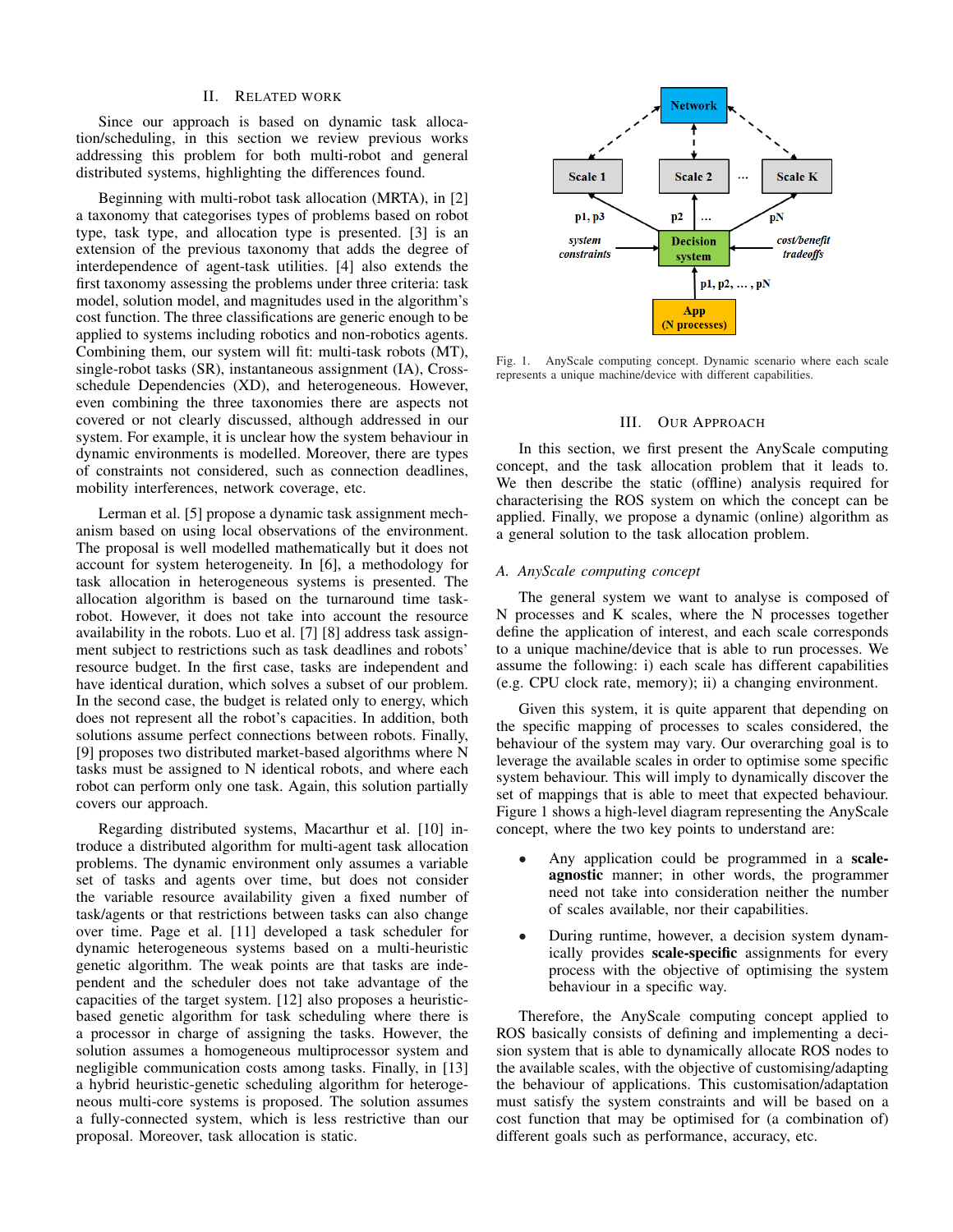## *B. System characterisation*

The purpose of performing an offline characterisation of the ROS system we want to work with is twofold. First, to define the parameters representing the system and its interaction with the environment. Since we are considering a changing environment, we must characterise static and dynamic parameters. Second, based on these parameters, to concretely define the decision problem, specifying the cost function and the system constraints. Note that this offline analysis will allow to prune mappings that always violate some constraint(s), that is, those that are not able to meet the expected system behaviour.

# *1) Static parameters:*

*Hardware:* The two hardware components in our system are the K scales and the communication network. We consider one of the scales as the master scale, as it is the scale in which the decision system will run. The main parameters defining each scale are the maximum CPU clock rate and the total memory. The network is defined by its technology, which determines the maximum bandwidth available.

*Application:* The processes (nodes) that compose a ROS application and their underlying communication flows define the computation graph (Figure 2 shows an example). While this graph gives an overview of the system, we also need to know what the requirements for both nodes and connection between nodes are, in order to make the system work as expected.



Fig. 2. Example of ROS computation graph (publisher/subscriber model).

*Node requirements:* Using common Linux monitoring utilities such as *top*, we can characterise the average percentage of CPU required for each node at each scale  $(CPU\_usage_{nk})$ throughout the application execution. Note that the memory required for each node will be the same for all scales.

*Connection requirements:* In ROS, messages are published to topics at specific frequencies. It is worth noting that these frequencies impose restrictions, because indirectly they set a deadline that connections using the associated topics must satisfy in order to have a system working as expected. If for some reason, an established frequency cannot be guaranteed, the system might behave wrongly or even become faulty.

Nevertheless, some connections are more tolerant to occasional brief periods of network outage, without significantly impacting the overall system behaviour. We model the connection tolerance  $\Delta$  as the period of time during which the associated frequency could be lower than the initially established threshold value (note that during this grace period, the frequency can even degrade to 0, in which case the subscriber does not receive any data). Thus, every connection between two nodes is characterised by its associated topic (defines the message type), the threshold frequency, and its tolerance.

Finally, note that establishing a reasonable threshold frequency to every connection requires offline analysis. Basically, we initialise the frequency values for every connection to zero; then, we iteratively increment each value and check if the system behaves correctly or not. When the system starts to behave correctly, the corresponding threshold is apparent.

*Critical nodes:* Based on the previous definition for connections, if a node participates in at least one connection whose associated  $\Delta = 0$ , we define it as a critical node. Examples are nodes that provide as output the data read from sensors as input, or nodes that need to permanently be connected to robot actuators. We establish that critical nodes have to be pinned to the master scale (cannot be migrated) because is quite likely that the network connection cannot guarantee a constant threshold frequency. Therefore, the critical and migratable nodes can be easily derived from the previous static analysis for connections. Moreover, as the list of critical nodes is fixed, we may prune many mappings permanently.

*2) Dynamic parameters:* These represent the value of some (a subset) static parameters at a given moment in time – more specifically: the current percentage of CPU usage for each scale, the current network state and available bandwidth, and the currently observed frequency values for each of the network connections and their observed tolerances. Again, we can leverage Linux monitoring utilities to know their values.

*3) Cost function:* It provides the cost/benefit derived from each static mapping. As an example, we instantiate the cost function to maximise the system performance – note that it can be application specific, e.g. the total time to complete one full cycle of a sensory-motion update routine. In our general case, the performance for a static mapping is determined by the CPU usage of each node at its allocated scale and the gain factor  $\alpha_k$  of each scale (note that a more powerful scale will imply a greater  $\alpha_k$ , and values may differ for every system):

$$
Perf_{map} = \sum_{n=1}^{N} \sum_{k=1}^{K} CPU\_usage_{nk} * \alpha_k
$$
 (1)

Therefore, the overall (dynamic) performance is just the sum of the values for every mapping selected by the decision system multiplied by the time each mapping was set (the total time should be fixed), and our objective is to maximise it:

$$
max \sum_{map=1}^{M} T_{map} * Perf_{map}
$$
 (2)

*4) System constraints:* The system is said to be correct if it satisfies the following three types of constraints: i) the frequency/tolerance restrictions imposed by the node connections; ii) the capacity restriction imposed by the current percentage of CPU usage of each scale; iii) the capacity restriction imposed by the current network bandwidth available. Every time any of these constraints is not satisfied, actions must be taken to revert to a correct system again – e.g. migrating back to the master scale nodes currently running in remote scales.

## *C. Dynamic allocation algorithm*

Now we describe how to use the previous characterisation parameters in order to take dynamic decisions trying to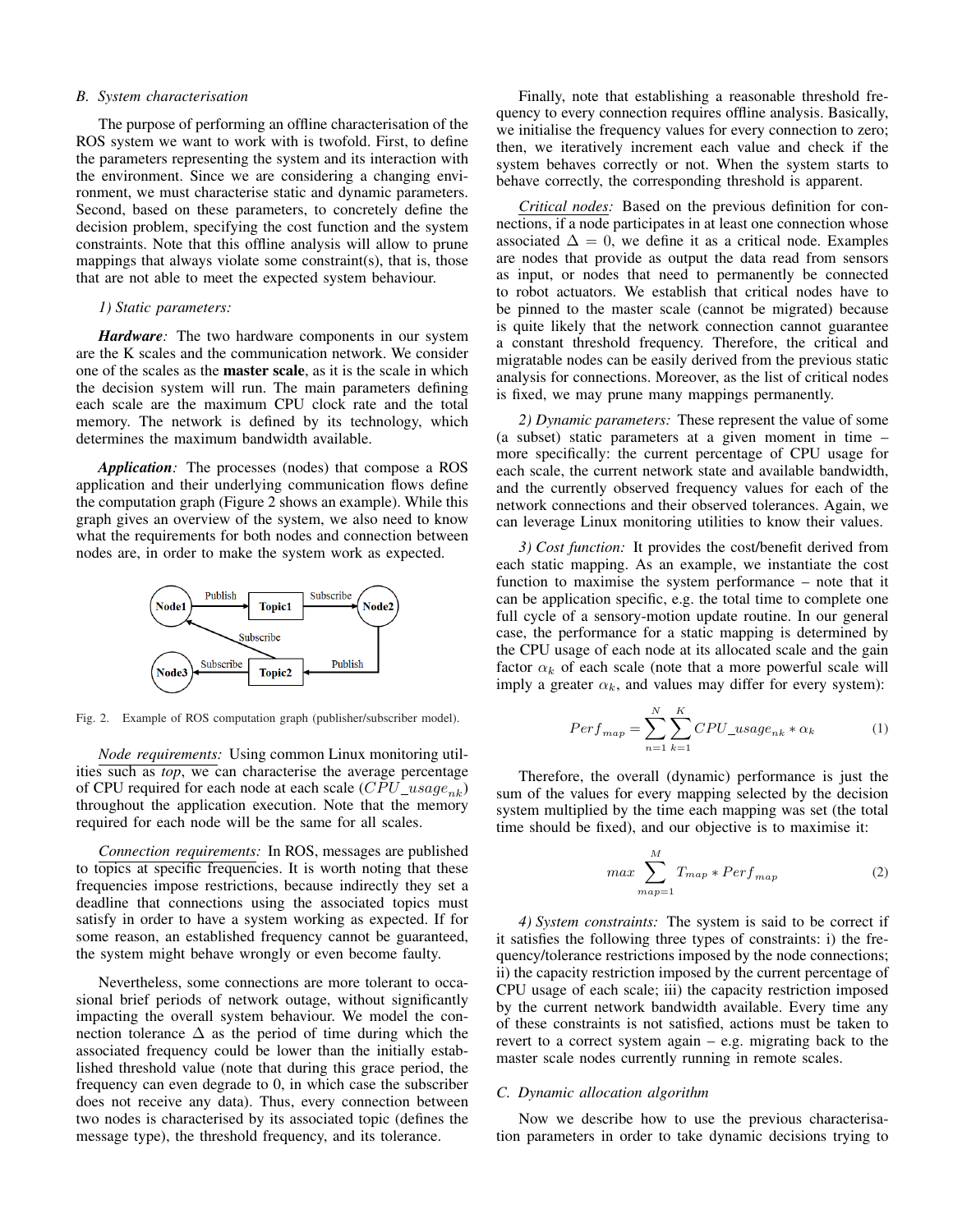#### Algorithm 1: Dynamic node allocation



maximise the system performance while always satisfying the system constraints. Note that we need to set an initial system configuration. In our case, this corresponds to running all N nodes in the master scale, which satisfies the system constraints trivially but is the worst-case scenario for performance.

Our decision system uses a simple heuristic that attempts to allocate the most CPU intensive nodes to the most powerful scales. It is worth noting that this heuristic provides optimal performance values when the number of possible mappings is small (e.g. the case study). However, for the general case, where the number of possible mappings can be huge, it provides values close to the optimal (we estimated by simulation an average deviation of 10-15%). We leave improving the general case for future work. Algorithm 1 shows the dynamic allocation process. Basically, the iterative procedure sorts the candidate nodes and the remote scales based on CPU parameters. Then, it migrates the selected node to the selected scale if the corresponding constraints are satisfied. In case of violating some system constraint(s), the corresponding node(s) running remotely must be migrated back to the master scale.

# IV. TEST-BED SCENARIO

We evaluate the AnyScale concept on a test-bed running a real robotics application. The test-bed and application are characterised as follows. The test-bed is composed of two scales and eleven ROS nodes. The master scale corresponds to the KUKA YouBot [14] mobile robot, which includes an onboard computer (Intel Atom, 2 cores 1.6 GHz, 2GB RAM), and the remote scale corresponds to a laptop computer (Intel Core i7, 4 cores 2.8 GHz, 4GB RAM). Both scales communicate through a dedicated WiFi-based network (802.11g, 54 Mbps).



Fig. 3. System flow diagram: ROS nodes (providing data [grey], critical [red], and migratable [green]) and connections.

Figure 3 shows the flow diagram of the system (the ROS computation graph is derived from it), where we can see the nodes and their connections. Data inputs come from three sensors (laser from Hokuyo URG-04LX, odometry from wheels encoders, and images from Asus Xtion Pro camera) and also from a human user (initial robot pose). For the sake of clarity, connections to/from the decision subsystem are not shown because it is connected to all the other nodes.

The ROS application consists of navigating from point A to point B in a floor of an office building. Performance is modelled as the inverse of total time required to complete that path. The robot has to recognise some intermediate goals with the camera. Moreover, it uses a floor map to get localised and safely navigate along the path. Next we describe the three key nodes in the system: localisation, navigation, and decision.

#### *A. Localisation and Navigation*

The localisation node is based on the Extended Kalman Filter (EKF) [15], which performs sensory fusion in order to generate more accurate poses. Input data to the EKF come from the odometry node (which uses dead reckoning to estimate the pose) and from the Adaptive Monte Carlo Localisation (AMCL) [16] node (which uses a laser-based particle filter to estimate the pose). Both systems perform robot tracking given a previously known position. The odometry node provides poses at a higher ratio than AMCL, but it accumulates a drift error over time. Thus, the sensory fusion consists of correcting the accumulated drift generated by the odometry node every time an AMCL pose is generated.

The navigation node receives as inputs the floor map, the current pose from the EKF node, and the goal pose from the AR recognition node. Navigation is internally divided into a global and a local planner. The global planner is based on the Dijkstra algorithm [17], which computes the shortest path to the goal. The local planner is based on the Dynamic Window Approach (DWA) [18], which generates velocity commands to the robot motors given a global plan and a costmap (a grid map where each cell has an associated cost). It also uses data from laser to avoid obstacles not present in the map.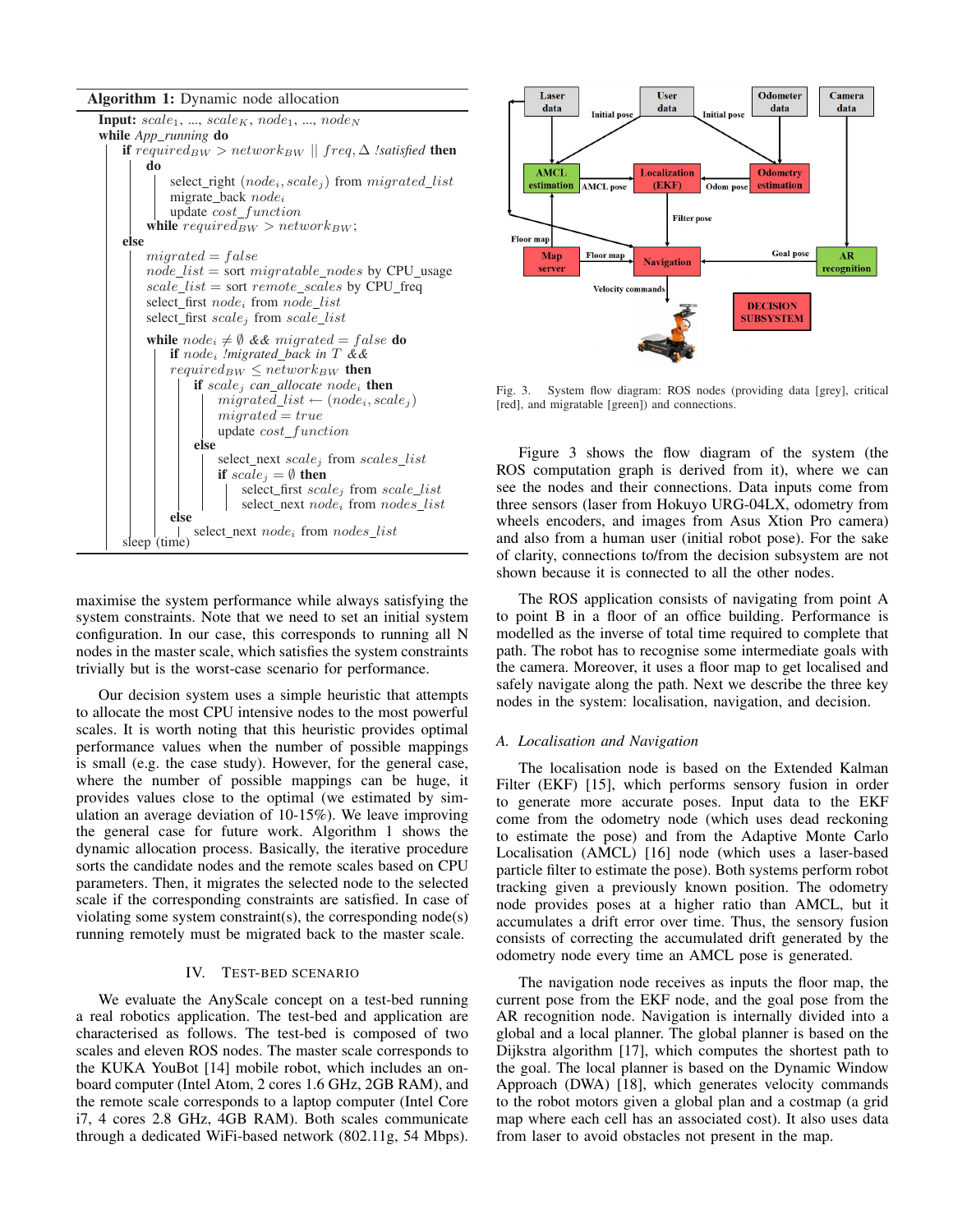## *B. Decision system*

In order to take decisions, we need the information gathered in the static analysis. Table I shows the threshold frequencies and tolerances obtained. Note that both *User* and *Map server* nodes are not considered because only provide data once. As we see, there are minimum and optimal values for frequencies. The robot is able to satisfy only the minimum values. Hence, as the laptop can satisfy the optimal frequencies, the performance derived from running nodes on it should improve. As an example, the AMCL frequency is suboptimal in the robot (2Hz), and most probably will affect the navigation behaviour. Working at its optimal value (5Hz), the robot can navigate faster, thus improving performance significantly.

TABLE I. CONNECTIONS REQUIREMENTS

| <b>Connection</b>     | Freq min $(Hz)$ | Freq_opt (Hz) | $\Delta$ (s) |
|-----------------------|-----------------|---------------|--------------|
| Laser-AMCL            |                 |               |              |
| Laser-Navigation      |                 | 10            |              |
| Odometer-Odometry     | 10              | 40            |              |
| Camera-AR             |                 | 30            |              |
| <b>AMCL-EKF</b>       |                 |               |              |
| Odometry-EKF          |                 | 10            |              |
| <b>EKF-Navigation</b> |                 |               |              |
| AR-Navigation         |                 | 30            |              |

Derived from Table I and Figure 3 we conclude that only the AMCL and AR nodes are candidates for migration, the rest are critical. Table II characterises the migratable nodes (note that the decision system will select AMCL first).

TABLE II. MIGRATABLE NODES CHARACTERISTICS

| Node | <b>Executed</b> | CPU usage | <b>Network BW</b> | Perf. improv. |
|------|-----------------|-----------|-------------------|---------------|
| AMCL | Always          | 50%       | $200$ Kb/s        | Significant   |
| AR   | Sometimes       | 33%       | $6$ Mb/s          | <b>Small</b>  |

#### V. EVALUATION

In this section we present the results of applying our decision system to the test-bed scenario<sup>1</sup>. In order to validate the allocation algorithm, we also provide simulation results.

Prior to evaluate the system performance, we analysed the robot speed. We checked that the robot can navigate at 0.4 m/s only when the AMCL node runs in the laptop, and at 0.2 m/s in any other case. At 0.4 m/s, the AMCL node needs to receive data at the optimal value to ensure correctness (Table I), otherwise it becomes potentially dangerous. Figure 4 shows the difference in the path shape after completing the first corner when we set the robot speed to 0.4 m/s and the AMCL node runs on the robot (right), and on the laptop (left).

In order to evaluate the performance, we run four independent tests. The robot had to complete a square path of 115 meters between points A and B and also to detect 4 AR markers located in the middle of each side. We placed the laptop in the lab and we set the WiFi network from an access point located on the robot tray. Assuming this configuration, the laptop will not always receive a perfect WiFi signal while the robot navigates along the path (due to partial/total coverage loss, network interferences, objects, walls, and so on).



Fig. 4. Path shape. AMCL running on Laptop (a), and on Robot (b).

Figure 5 shows the floor map and the resulting robot path for Test 1. As can be seen, the path is composed of different colors, where each one represents a different configuration. Green means only AMCL node running on the laptop. Red, AMCL and AR nodes running on the robot. Blue, AMCL and AR nodes running on the laptop. And Yellow (it did not occur in Test 1), only AR node running on the laptop. Notice that navigation is counterclockwise.



Fig. 5. Test 1: Robot path configurations (AMCL on Laptop [green], AMCL/AR on Robot [red], AMCL/AR on Laptop [blue]).

Figure 6 shows (left Y-axis) the performance results for the four tests and the baseline configuration (no migration takes place). As can be seen, the total execution time to complete the path is reduced about 28% on average, which is a significant improvement. The figure also shows (right Y-axis) the average of the angular velocity for every test. This velocity is directly affected by the value of the dynamic parameters, and gives an idea of the quality of the path shape (Figure 4). We checked that 4 degrees/s is the limit from which the system behaves incorrectly. Differences across the four test are due to changes in the dynamic environment (e.g. presence of people/objects, doors open/closed, light, etc). Anyway, the average value for the four tests is just 5% higher than the baseline configuration, which demonstrates that when the AMCL runs on the laptop, the robot can navigate at 0.4 m/s safely.

Finally, we validate our allocation algorithm through simulation in MATLAB. We model a generalisation of our test-bed (1 robot, K-1 remote scales, and N nodes) considering a larger number of nodes and remote scales. The network availability is modelled as a random value between 45-65% of the total path length (derived from the results for the test-bed).

Figure 7 shows the results, where N is the total number of nodes (without considering nodes providing input data), M is the number of migratable nodes, and K is the number of scales. We consider three system types ( $N = \{6, 12, 18\}$ )

<sup>&</sup>lt;sup>1</sup>A video related to the experiments can be found online at https://youtu.be/HDPkAjagFzo